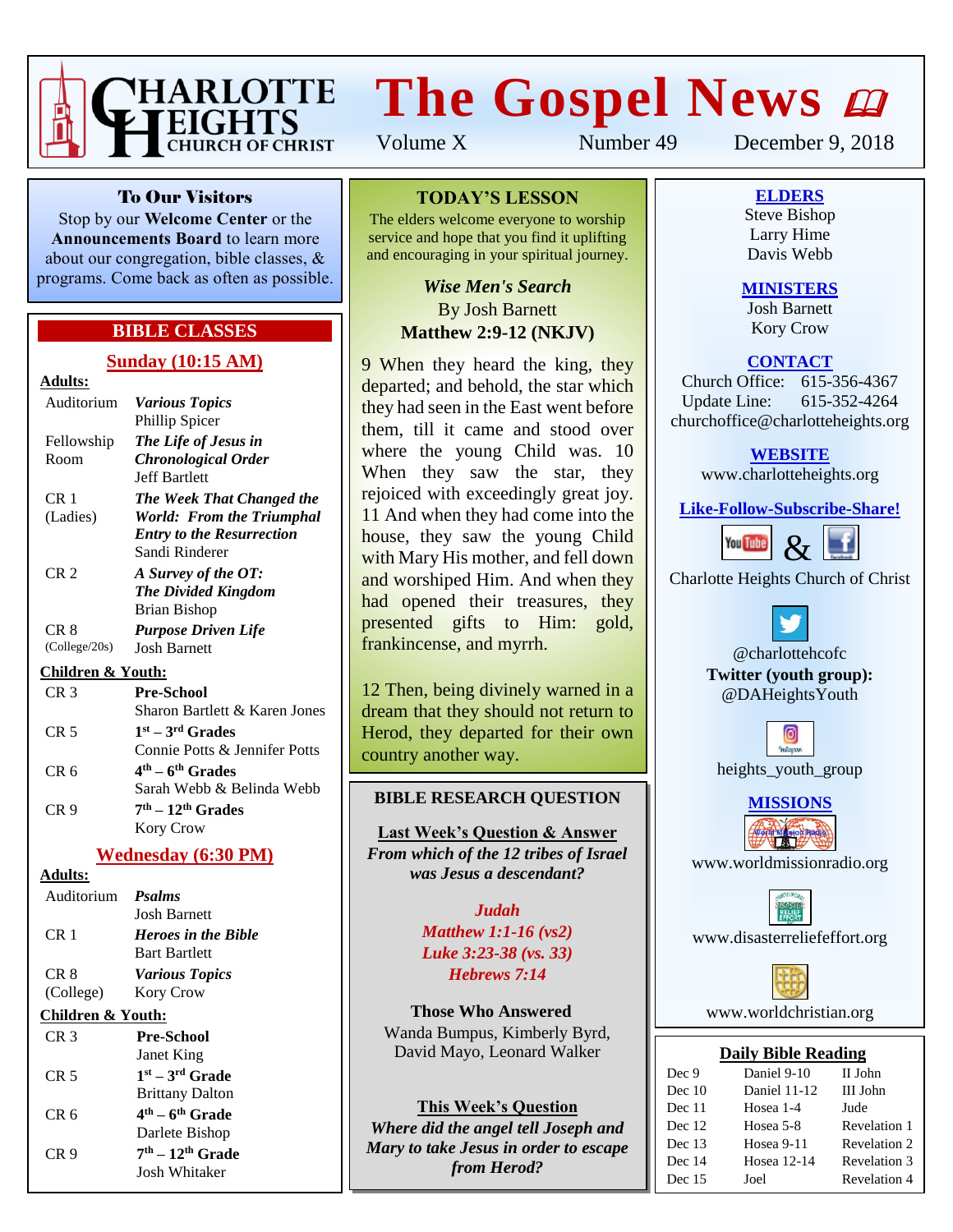#### **Two for One Sunday Morning**

How well do you know the story? The song "We Three Kings" talks about three kings of the Orient bearing gifts for the King whose reign never ends. The number three comes from the number of gifts brought by the magi who visited Jesus after his birth. The gifts given were gold, frankincense, and

myrrh. We don't know the number of wise men. We don't need to know. What is told is how they were touched by Jesus' birth. According to the Bible, they came from the East to Jerusalem asking, "*Where is He Who was born King of the Jews? For we have seen His star in the East and have come to worship Him.*" (Matthew 2:2) What immediately jumps out to me is how far they traveled to worship Jesus. Many struggle to get out of "box springs" church of Christ and worship the risen Savior. The wise men searched and found Jesus. There are so many people looking for something or someone. What they are looking for is not what they need. Have you ever bought something thinking you need it but ended up putting it away? I have a garage with several items like that. The wise men were wise enough to look for the right thing, the most important thing. Jesus is still available for all who desire to find Him.

#### **Sunday Evening**

The next important word to end the year is "Order". We can easily forget the "order" in Acts when it comes to worship. Many "churches" have fallen prey to being human-created churches. What I mean is that the object of their worship is on the worshiper and not God. They wouldn't say it, but it shows. Many of us make decisions based on what brings us the most pleasure. This is how we choose our homes, jobs, cars, clothes, food, and church. We pursue what we want - Worship built around feelings. I believe feelings are important but not the reason for worship. We must understand the "order" in God's Word.

If God commands it and people do it, we must not wane from it.

In Him,

Josh Barnett

### Hope For The Holidays Christmas Store

**New Heights Christian Community Center** is giving us an opportunity to serve! You can help bless underprivileged children and their families in the West Nashville area by donating toys and clothing to the **HOPE FOR THE HOLIDAYS Christmas Store.**

Please bring donations to the church building no later than **TONIGHT**. Cash donations are also welcome and

#### Sympathy

Sympathy is extended to **Davis, Sarah, and Belinda Webb** and their family in the death of Laura McCann. She was the mother of Toni Webb, Davis and Sarah's daughter-in-law. Please keep this family in your prayers.



A Free Holiday Concert & Refreshments **TODAY at 3:00** Bellevue Church of Christ Fellowship Hall *See the Flyer on the Bulletin Board*

may be given to the church office. **Flyers are on the table in the foyer** *with information & suggested items.*

#### Thank You

To the Church Family at Charlotte Heights,

I just wanted to "Thank the Congregation" for all the cards, food, and prayers during Anna's illness. The food brought to her home helped all of us during those last difficult days! Keep her family in prayer as we all heal from her passing.

> **Janice Scott Sister of Anna Cheek**

#### 2019 Monthly Assignments

The 2019 Monthly Assignment sheet is on the table in the foyer. *Please sign up to help in 2019!*

## Nashville School of Preaching

The 2019 Spring Term schedule is now on the Bulletin Board in the foyer.

nost importanting the ma<br>in thing the importanting<br>p the trainportanting the the rhamosh important<br>Annyery important important<br>Anost important important<br>Thost importante final in the pressy important hing the mostly important<br>the complete throughout the complete<br>the mostly important than<br>g thost important g the hing the main t

#### **Upcoming Events**

**Mission Sunday - TODAY** *Adult Classes will remain in the auditorium. See the Impact Corner on Page 3*

**Church-Wide Christmas Party TONIGHT – After Evening Services** *See Page 3*

**Senior Lunch Trip – December 13** *See Page 3*

**Church Security Class/Meeting December 16 – During Sunday School** *The class will meet in the Fellowship Room.*

**Guest Speaker – Jim Waldron December 16 – Sunday Evening**

**Ladies Day Planning Meeting December 19 – 5:30**

**Lads-To-Leaders Conduct Services December 30 – Evening Services**

**New Year's Eve Party - December 31** *Details Coming Soon*

**Bordeaux Hospital – January 6** Come and help us transport the patients to their worship service.

**Friday Night Singing** *Friday Night Singing will resume in 2019.*



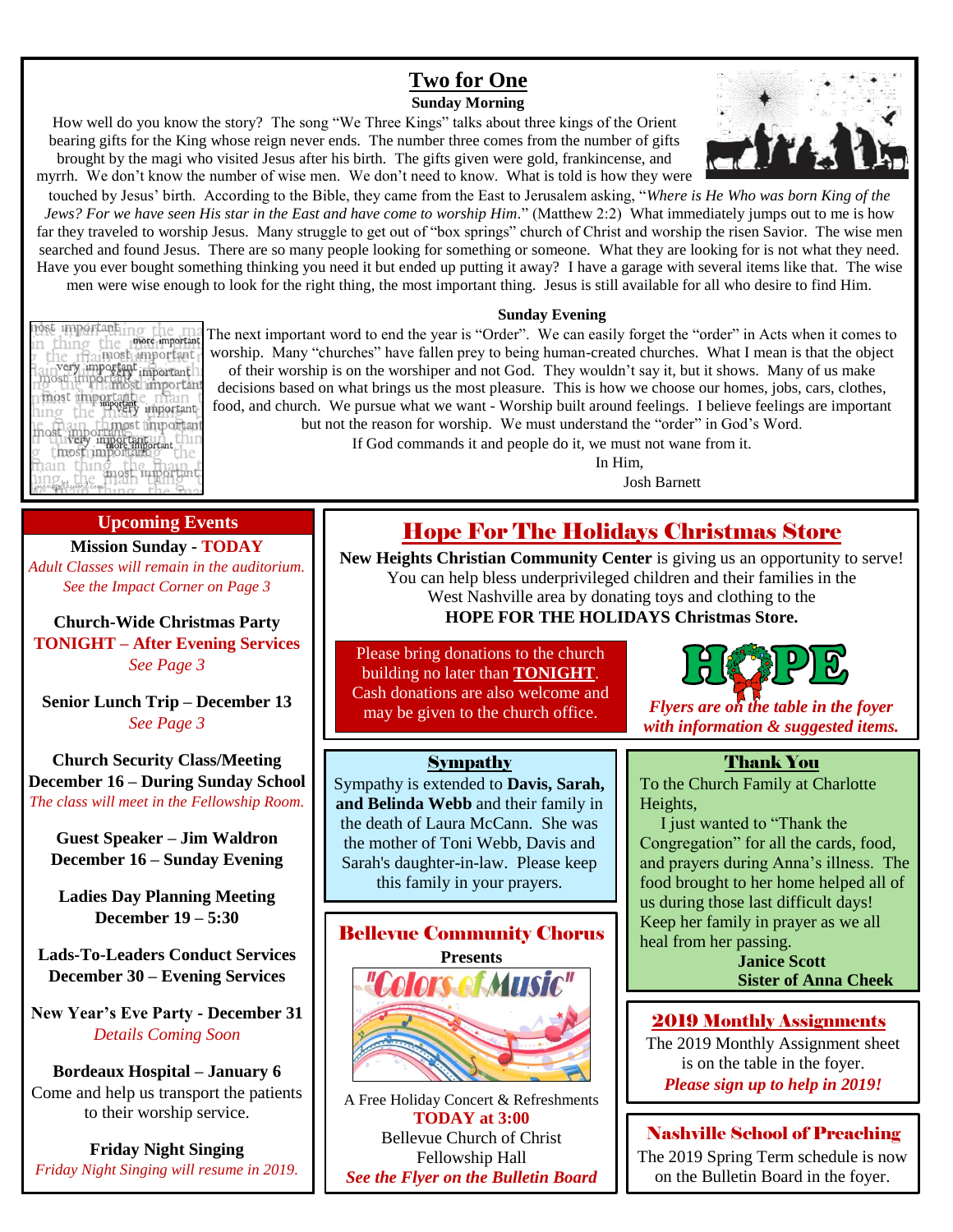



It's going to be so exciting that

"It Gives Me Goosebumps!"

Each week, the Goosebumps family must figure out a clue to a Bible story in **Goosebumps Memor** in order to collect another key to unlock one of the locks on the Old Goosebumps Treasure Chest.

Once they unlock them all, we'll see what is waiting inside.

Last week, they solved the  $7<sup>th</sup>$  clue & removed another lock.

*He was a mighty judge and was very strong. At least he was when his hair was long. The Philistines caused him lots of problems. Many died when he pushed on the COLUMNS.*

The clue was about Samson defeating the Philistines We learned that we should **Ask God for Strength**.

#### **This Week's Bible Clue is:**

*She chose God's people and hid the spies. What she did was truly wise. She helped them escape and gave them hope. She was saved in the battle by a scarlet*  $\frac{1}{1-z}$ .



# Church-Wide Christmas Party TONIGHT (After Evening Services)

The **2018 Church-Wide Christmas Party** will be **TONIGHT**, immediately following the evening services. We will have a **Pot-Luck Meal** followed by **Games** and



Bring your favorite food(s) (enough for your family and guests) and plan to celebrate the season with your church family!

> **SOUTHERN FROM SCRATCH**

HOMEMADE Plantation

# Senior Adult Lunch Trip Thursday, December 13 (10:30)

All Senior Adults are invited to go to the **Plantation Restaurant**.

Call Joel Wright for more information (615-356-2848). *Please Sign-up in the foyer.*





#### **UPCOMING EVENTS**

**Christmas Caroling December 16 – Afternoon** *Everyone is invited to join us.*

**Christmas Party December 16 - After Evening Services**

> **New Year's Eve Party December 31**



# IMPACT Corner - Mission Sunday

Today's IMPACT Corner focuses on our **Mission Sunday**. One of the most important missions of the Lord's church is to *Seek and Save the Lost*. Jesus addressed this with His last words in the book of Matthew.

*18 And Jesus came and spoke to them, saying, "All authority has been given to Me in heaven and on earth. 19 Go therefore and make disciples of all the nations, baptizing them in the name of the Father and of the Son and of the Holy Spirit, 20 teaching them to observe all things that I have commanded you; and lo, I am with you always, even to the end of the age." Amen.*

*--Matthew 28:18-20 (NKJV)*

**All Adult Sunday School classes will remain in the auditorium today in order to hear the following guest speakers.**

#### **Ed Short – World Christian Broadcasting**



World Christian Broadcasting exists so that people in places best served by broadcast media become aware of the Good News of Jesus Christ and want to know more.

#### **Tom Seals – Author of** *God's Word for Warriors*

This book resolves to address several situations that our American soldiers face in their goal of normalcy in their post-deployment futures. In seeking to assist our veterans in reconnecting with their culture, this book begins with the principle that the first reconnection must contain a spiritual or faith component.



Eric Owens will be heading up a new ministry for those who have served in the military.